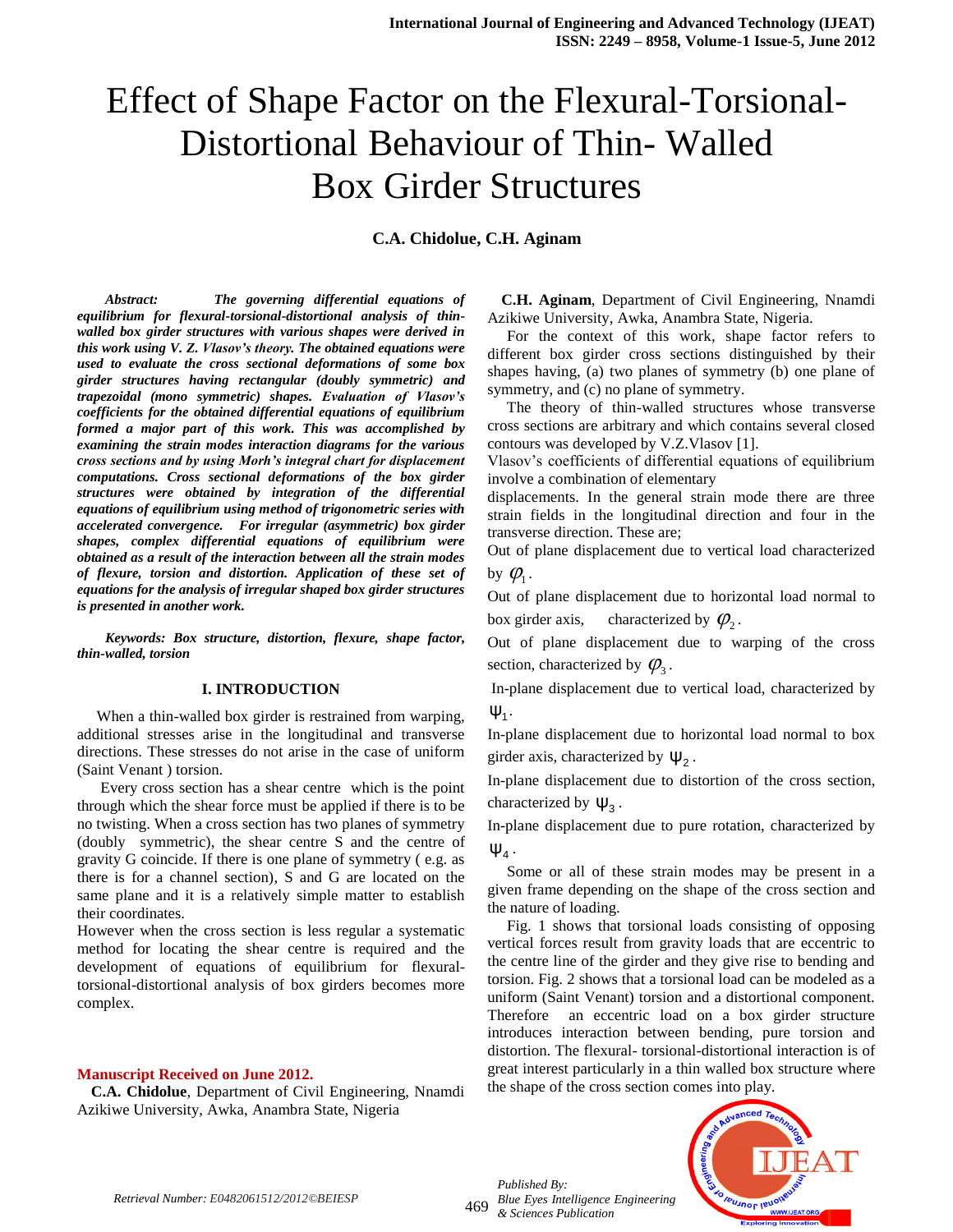

**Fig.2 Torsional and distortional loads on rectangular box girder due to vertical forces**

 Research [2], has shown that a doubly symmetric section has only one interaction of strain modes, i.e. torsional strain mode and distortional strain mode interaction. A monosymmetric section on the other hand, has three strain modes interactions: torsion interacts with distortion and each of these interacts with flexure about the non axis of symmetry. Thus we have torsional-distortional interaction, flexural-torsional interaction, and flexural-distortional interaction.

 A non symmetric section has multiple strain modes interactions: each of torsion and distortion interacts with flexure about both axes of non-symmetry in addition to the interaction between themselves. Thus, we have torsionadistortional interaction, torsional-flexural interaction in major axis, torsional-flexural interaction in minor axes,

flexural-distortional interaction in major axis and flexuradistortional interaction in minor axis. These strain modes interactions are quite inseparable that it is not possible to examine one strain modes interaction in isolation of others.

 In this work, the flexural-torsional-distortional interactions in doubly symmetric (rectangular) profile, mono symmetric (trapezoidal) profile and non symmetric (irregular) profile, were investigated. The governing differential equations of equilibrium were derived for flexural-torsional-distortional analysis of the box girder frames. By using a single cell doubly symmetric section and a single cell mono symmetric section the derived equations were used to obtain the cross sectional deformations of the box girder structures. The application of the derived equations in the analysis of non

symmetric box girder structures form the basis for another work.

#### **II. REVIEW OF PAST WORK**

 The curvilinear nature of box girder bridges along with their complex deformation patterns and stress fields have led designers to adopt approximate and conservative methods for their analysis and design. Recent literatures: Hsu et al [3], Fan and Helwig [4], Sennah and Kennedy [5], on straight and curved box girder bridges deal with analytical formulations to better understand the behaviour of these complex structural systems. Few authors Okil and El-tawil [6], Sennah and Kennedy [5], have undertaken experimental studies to investigate the accuracy of existing methods. Before the advent of Vlasov's 'theory of thin-walled beams' [1], the conventional method of predicting warping and distortional stresses is by beam on elastic foundation (BEF) analogy. This analogy ignores the effect of shear deformations and takes no account of the cross sectional deformations which are likely to occur in a thin walled box girder structure

 Several investigators Paavola [7], Razaqpur and Lui [8], Fu and Hsu [9], Tesar [10], have combined thin-walled beam theory of Vlasov and the finite element technique to develop a thin walled box element for elastic analysis of straight and curved cellular bridges. Osadebe and Chidolue [11], [12], Eze [13], obtained fourth order differential equations of torsionaldistortional equilibrium for the analysis of mono symmetric box girder structures using Vlasov's theory with modifications by Varbanov [14].

 Various theories were therefore postulated by different authors examining methods of analysis, both classical and numerical. A few others however carried out tests on prototype models to verify the authenticity of the theories. At the end of it all, we concluded that Vlasov's theory captures all peculiarities of cross sectional deformations such as warping, torsion, distortion etc, and is therefore adopted in this work.

#### **III. ENERGY FORMULATION OF THE EQUILIBRIUM EQUATIONS**

The potential energy of a box structure under the action of a distortional load of intensity q is given by [11]:

$$
\Pi = \frac{E}{2} \sum a_{ij} U_i (x) U_j (x) dx +
$$
\n
$$
\frac{G}{2} \Big[ \sum b_{ij} U_i (x) U_j (x) + \sum c_{kj} U_k (x) V_j (x) \Big] dx
$$
\n
$$
+ \frac{G}{2} \Big[ \sum c_{ih} U_i (x) V_h (x) + \sum r_{kh} V_k (x) V_h (x) \Big] dx +
$$
\n
$$
\frac{E}{2} \sum s_{hk} V_k (x) V_h (x) dx - \sum q_h V_h dx \qquad (1)
$$

where,  $U_i, U_j$  are unknown functions governing the variation of out of plane displacements along the length of the box girder frame.

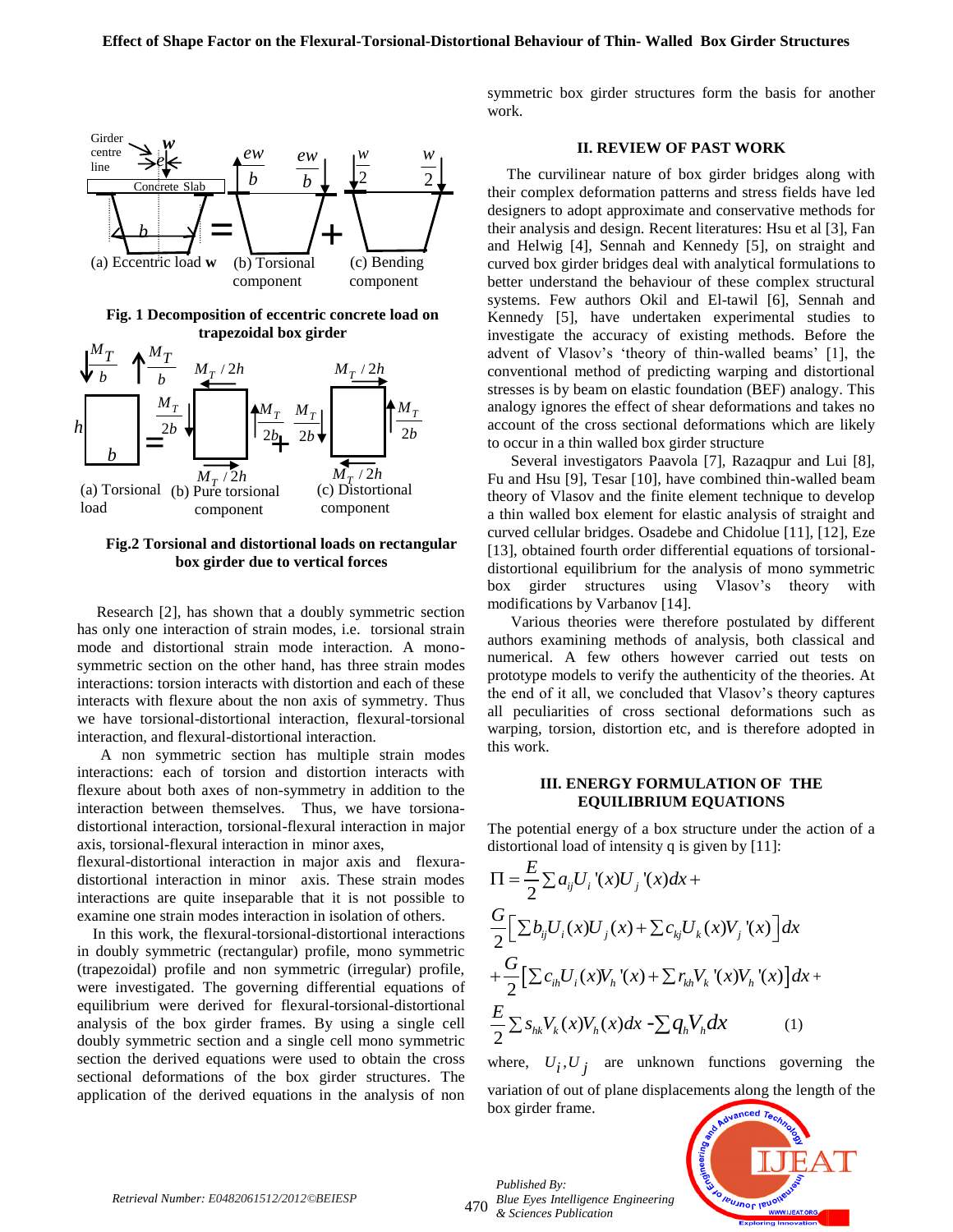$V_h(x)$ ,  $V_k(x)$  are unknown functions governing the variation of in plane displacements along the length of the girder frame. The coefficients  $a_{ij}$ ,  $b_{ij}$ ,  $c_{kj}$ ,  $c_{ih}$ ,  $s_{hk}$  are called Vlasov's coefficients and are given as follows:

$$
a_{ij} = a_{ji} = \int \varphi_i(s)\varphi_j(s)dA
$$
 (a)  
\n
$$
b_{ij} = b_{ji} = \int \varphi_i(s)\varphi_j(s)dA
$$
 (b)  
\n
$$
c_{kj} = c_{jk} = \int \varphi_k(s)\psi_j(s)dA
$$
 (c)  
\n
$$
c_{ih} = c_{hi} = \int \varphi_i(s)\psi_k(s)dA
$$
 (d)  
\n
$$
r_{kh} = r_{hk} = \int \psi_k(s)\psi_h(s)dA;
$$
 (e)  
\n
$$
s_{kh} = s_{hk} = \frac{1}{E}\int \frac{M_k(s)M_h(s)}{EI_{(s)}}ds
$$
 (f)  
\n
$$
q_h = \int q\psi_h ds
$$
 (g)

The governing equations of torsional-distortional equilibrium are obtained by minimizing the energy functional (1), with respect to its functional variables  $U(x)$  and  $V(x)$  using Euler Lagrange technique, [15]. Minimizing with respect to  $U(x)$ we obtain;

we obtain;  
\n
$$
k \sum_{i=1}^{m} a_{ij} U_i \text{''}(x) - \sum_{i=1}^{m} b_{ij} U_i(x) - \sum_{k=1}^{n} c_{kj} V_k \text{''}(x) = 0
$$
\n(3)

Minimizing with respect to V(x) we have;  
\n
$$
\sum c_{ih} U_i'(x) - \kappa \sum s_{hk} V_k(x)
$$
\n
$$
+ \sum r_{kh} V_k''(x) + \frac{1}{G} \sum q_h = 0
$$
\n(4)  
\nwhere  
\n
$$
\kappa = E/G = 2(1+\nu)
$$

Equations (3) and (4) are Vlasov's generalized differential equations of distortional equilibrium for a box girder. They

equations of a isotational equilibrium for a box greater.  
\nare presented in matrix form as follows:  
\n
$$
\kappa \begin{bmatrix} a_{11} & a_{12} & a_{13} \ a_{21} & a_{22} & a_{23} \ a_{31} & a_{32} & a_{33} \end{bmatrix} \begin{bmatrix} U_1^{\dagger} \\ U_2^{\dagger} \\ U_3^{\dagger} \end{bmatrix} = \begin{bmatrix} b_{11} & b_{12} & b_{13} \ b_{21} & b_{22} & b_{23} \ b_{31} & b_{32} & b_{33} \end{bmatrix} \begin{bmatrix} U_1 \\ U_2 \\ U_3 \end{bmatrix}
$$
\n
$$
= \begin{bmatrix} c_{11} & c_{12} & c_{13} & c_{14} \ c_{21} & c_{22} & c_{23} & c_{24} \ c_{31} & c_{32} & c_{33} & c_{34} \end{bmatrix} \begin{bmatrix} V_1 \\ V_2 \\ V_3 \\ V_4 \end{bmatrix} = 0
$$
\n(5a)

$$
\begin{bmatrix} c_{11} & c_{12} & c_{13} \ c_{21} & c_{22} & c_{23} \ c_{31} & c_{32} & c_{33} \ \end{bmatrix} \begin{bmatrix} U_1' \\ U_2' \\ U_3' \end{bmatrix} - \kappa \begin{bmatrix} s_{11} & s_{12} & s_{13} & s_{14} \ s_{21} & s_{22} & s_{23} & s_{24} \ s_{31} & s_{32} & s_{33} & s_{34} \ s_{41} & s_{41} & s_{43} & s_{44} \ \end{bmatrix} \begin{bmatrix} V_1 \\ V_2 \\ V_3 \end{bmatrix}
$$

$$
+ \begin{bmatrix} r_{11} & r_{12} & r_{13} & r_{14} \ r_{21} & r_{22} & r_{23} & r_{24} \ r_{31} & r_{32} & r_{33} & r_{34} \ r_{41} & r_{42} & r_{43} & r_{44} \ \end{bmatrix} \begin{bmatrix} V_1^{\prime} \\ V_2^{\prime} \\ V_3^{\prime} \end{bmatrix} + \frac{1}{G} \begin{bmatrix} q_1 \\ q_2 \\ q_3 \\ q_4 \end{bmatrix} = 0 \quad (5b)
$$

#### **IV. STRAIN MODES INTERACTION AND DIAGRAMS**

 A close examination of Vlasov's coefficients of the differential equations of equilibrium given in (2a) to (2f) show that the coefficients  $a_{ij} = a_{ji}$  represent the interaction between all out of plane displacements characterized by  $\varphi_1$ ,  $\varphi_2$  and  $\varphi_3$ . If either  $\varphi_i$  or  $\varphi_j$  is zero the value of  $a_{ij}$ is zero, indicating that there was no interaction between the two strain modes. Similarly,  $b_{ij} = b_{ji}$  represent the interaction between all in plane displacements of the box girder frame characterized by  $\varphi_1$ <sup>'</sup>,  $\varphi_2$ <sup>'</sup> and  $\varphi_3$ <sup>'</sup>, where the primes ' indicate first derivative of the functions. Again, if either  $\varphi_i$ <sup>'</sup> or  $\varphi_j$ <sup>'</sup> is zero the value of  $b_{ij}$  is zero, indicating that there was no interaction between the two strain modes.

The coefficients  $c_{kj} = c_{jk}$  or  $c_{ih} = c_{hi}$  represent the interaction between (the derivatives of) all out of plane displacement strain modes  $\varphi_1$ ',  $\varphi_2$ ' and  $\varphi_3$ ' and all in plane displacement strain modes,  $\psi_1$ ,  $\psi_2$ ,  $\psi_3$  and  $\psi_4$ . The coefficients  $r_{kh} = r_{hk}$  represent the interaction between all in plane displacement strain modes  $\psi_1$ ,  $\psi_2$ ,  $\psi_3$  and  $\psi_4$  while  $S_{hk} = S_{kh}$  represent the interaction between the distortional bending moments arising from all the strain modes. Incidentally, only  $\varphi_3$  strain mode give rise to distortional bending moment as all other strain modes do not amount to distortion of the cross section. Hence:

$$
S_{hk} = S_{kh} = S_{33} = \frac{1}{E} \int \frac{M_3(s)M_3(s)}{EI_{(s)}} ds
$$
 (6)

Figs. 3, and 5, show the strain modes diagrams for rectangular cross section and irregular cross section respectively, used for numerical study in this work. Fig. 4 shows a single cell trapezoidal box girder section also used for numerical analysis. The



471 *Blue Eyes Intelligence Engineering Published By: & Sciences Publication*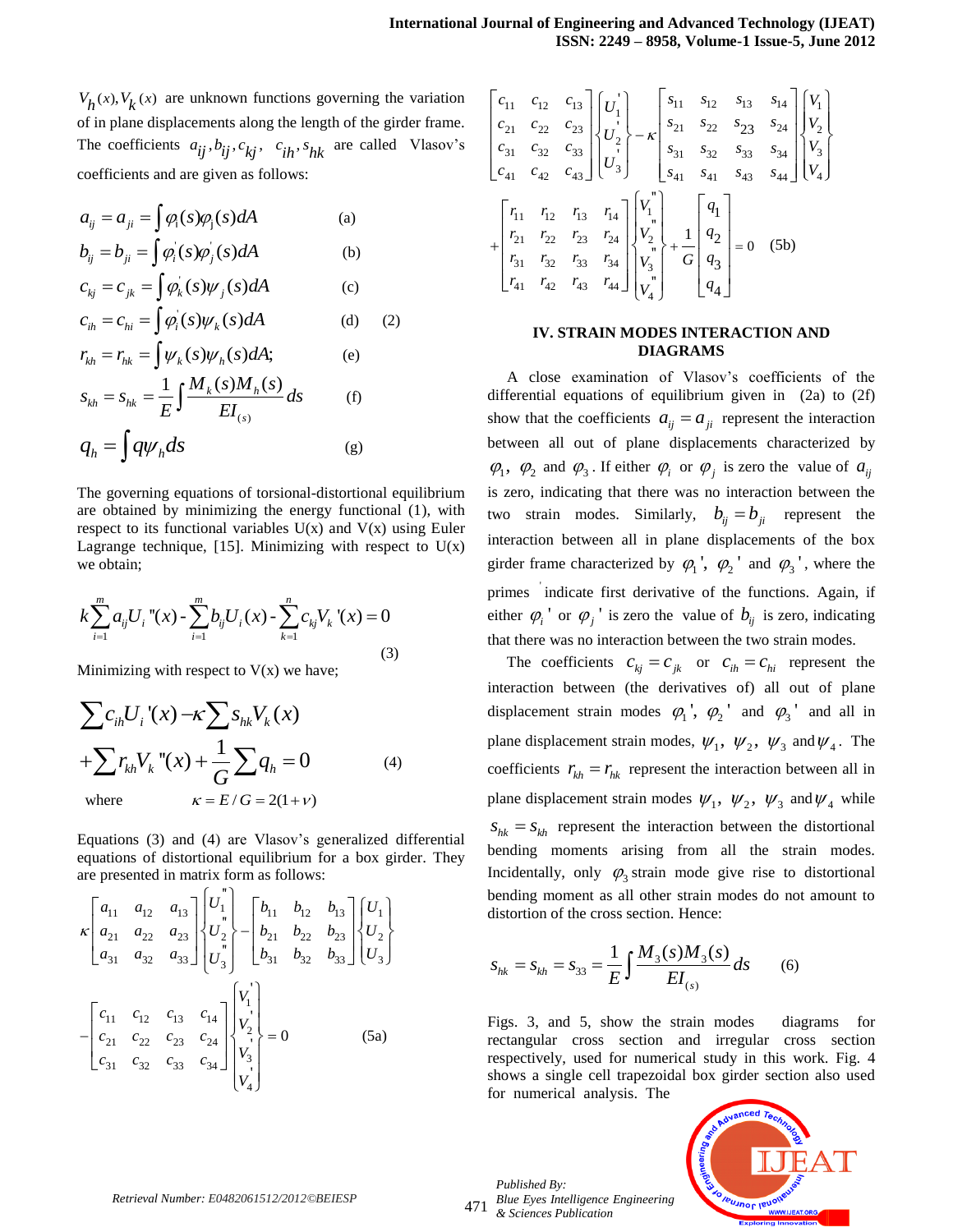strain modes diagrams for this box girder cross section is given in [11]. The coefficients  $a_{ij}, b_{ij}, c_{kj}, c_{ih}$  and  $r_{kh}$ , of the governing equations of equilibrium are computed with the aid of Morh's integral chart using the strain modes diagrams. The procedure for obtaining strain modes diagrams is available in literatures [11], [17]. The summary of the coefficients is given on Table 1.

#### **V. FORMULATION OFDIFFERENTIAL EQUATIONS OF EQUILIBRIUM FOR VARIOUS BOX GIRDER SECTIONS**

 General expressions for the differential equations of equilibrium for box girders are given by (3) and (4). In this section, specific expressions for flexural-torsional-distortional equilibrium equations are obtained for rectangular (doubly symmetric) section, trapezoidal (mono-symmetric) section and irregular (non symmetric) box girder structures.

#### **A. Rectangular (doubly symmetric) section**

 The relevant coefficients for flexural-torsional-distortional equilibrium are those involving strain modes 2, 3 and 4. These are are a set of  $\alpha$  are a set of  $\alpha$  are a set of  $\alpha$  and  $\alpha$  are a set of  $\alpha$  and  $\alpha$  are a set of  $\alpha$  and  $\alpha$  and  $\alpha$  are a set of  $\alpha$  and  $\alpha$  and  $\alpha$  are a set of  $\alpha$  and  $\alpha$  and  $\alpha$  are a set of

 $a_{22}, a_{23}, a_{33}, b_{22}, b_{23}, c_{22}, c_{23}, r_{22}, b_{33}, c_{33},$ 

 $c_{24} = c_{42}, c_{34} = c_{43}, r_{34} = r_{43}, r_{24}, r_{44}, \text{ and } s_{33}.$  Because of symmetry we note that there is no interaction between strain modes 2 and 3 and between strain modes 2 and 4. Consequently,  $a_{23}, b_{23}, c_{23}, r_{23}, c_{24}, c_{42}, r_{24}, r_{42}$  are zero as can be seen fron Table 1. Substituting these coefficients into (5a) and (5b) we obtain:

$$
k\begin{bmatrix} 0 & 0 & 0 \\ 0 & a_{22} & 0 \\ 0 & 0 & a_{33} \end{bmatrix} \begin{bmatrix} U_1 \\ U_2 \\ U_3 \end{bmatrix} - \begin{bmatrix} 0 & 0 & 0 \\ 0 & b_{22} & 0 \\ 0 & 0 & b_{33} \end{bmatrix} \begin{bmatrix} U_1 \\ U_2 \\ U_3 \end{bmatrix}
$$
  
\n
$$
- \begin{bmatrix} 0 & 0 & 0 & 0 \\ 0 & c_{22} & 0 & 0 \\ 0 & 0 & c_{33} & c_{34} \end{bmatrix} \begin{bmatrix} V_1 \\ V_2 \\ V_3 \\ V_4 \end{bmatrix} = 0
$$
(7)  
\n
$$
\begin{bmatrix} 0 & 0 & 0 \\ 0 & c_{22} & 0 \\ 0 & 0 & c_{33} \\ 0 & 0 & c_{33} \end{bmatrix} \begin{bmatrix} U_1 \\ U_2 \\ U_2 \\ U_3 \end{bmatrix} - k \begin{bmatrix} 0 & 0 & 0 & 0 \\ 0 & 0 & 0 & 0 \\ 0 & 0 & 0 & 0 \\ 0 & 0 & 0 & 0 \end{bmatrix} \begin{bmatrix} V_1 \\ V_2 \\ V_3 \\ V_4 \end{bmatrix}
$$
  
\n
$$
+ \begin{bmatrix} 0 & 0 & 0 & 0 \\ 0 & r_{22} & 0 & 0 \\ 0 & 0 & r_{33} & r_{34} \\ 0 & 0 & r_{43} & r_{44} \end{bmatrix} \begin{bmatrix} V_1 \\ V_2 \\ V_3 \\ V_4 \end{bmatrix} + \frac{1}{G} \begin{bmatrix} q_1 \\ q_2 \\ q_3 \\ q_4 \end{bmatrix} = 0
$$
(8)

Expanding (7) and (8) we obtain the following equations.

$$
ka_{22}U_2 - b_{22}U_2 - c_{22}V_2 = 0
$$
 (9)

$$
ka_{33}U_3 - b_{33}U_3 - c_{33}V_3 - c_{34}V_4 = 0
$$
\n(10)

$$
c_{22}U_2 + r_{22}V_2 + q_2 / G = 0 \tag{11}
$$

$$
c_{33}U_3 - k s_{33}V_3 + r_{33}V_3'' + r_{34}V_4'' = -q_3 / G
$$
 (12)

$$
c_{43}U_3 + r_{43}V_3 + r_{44}V_4 = -q_4 / G \tag{13}
$$

Simplifying further by eliminating  $U_2$  and  $U_3$  we obtain:  $\beta_1 V_4$  "-  $\gamma_1 V_3 + K_1 = 0$  $V_3^{iv} + \alpha_1 V_4^{iv} + \beta_2 V_4$  " = K<sub>2</sub>  $(14)$ 



472 *Blue Eyes Intelligence Engineering Published By: & Sciences Publication*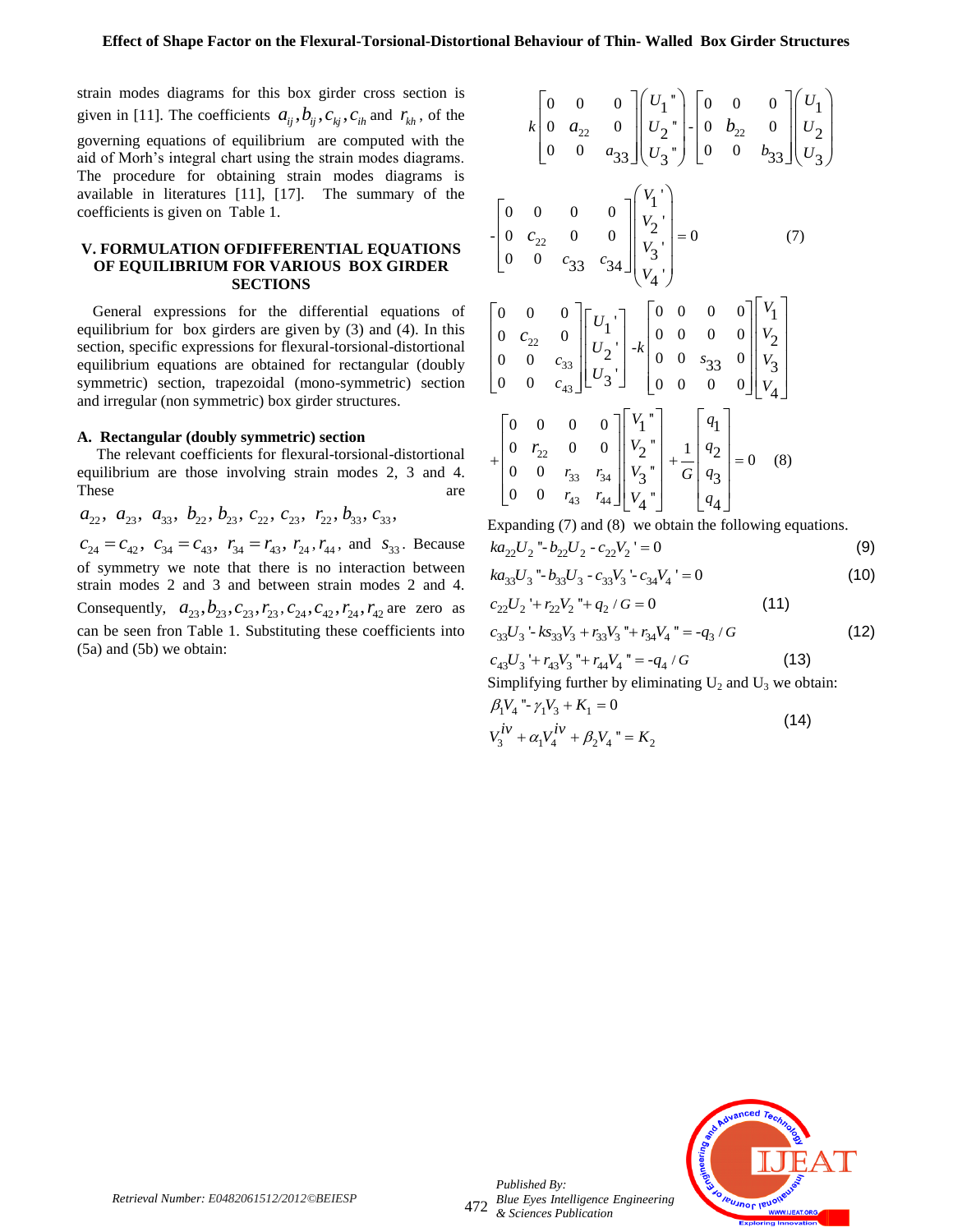



(b) Longitudinal strain mode diagram ( bending about y-y axis)





(d) Longitudinal strain mode diagram ( bending about z-z axis)



(e) Transverse strain mode in z-direction





**Fig. 4 Single cell trapezoidal box girder section** 



-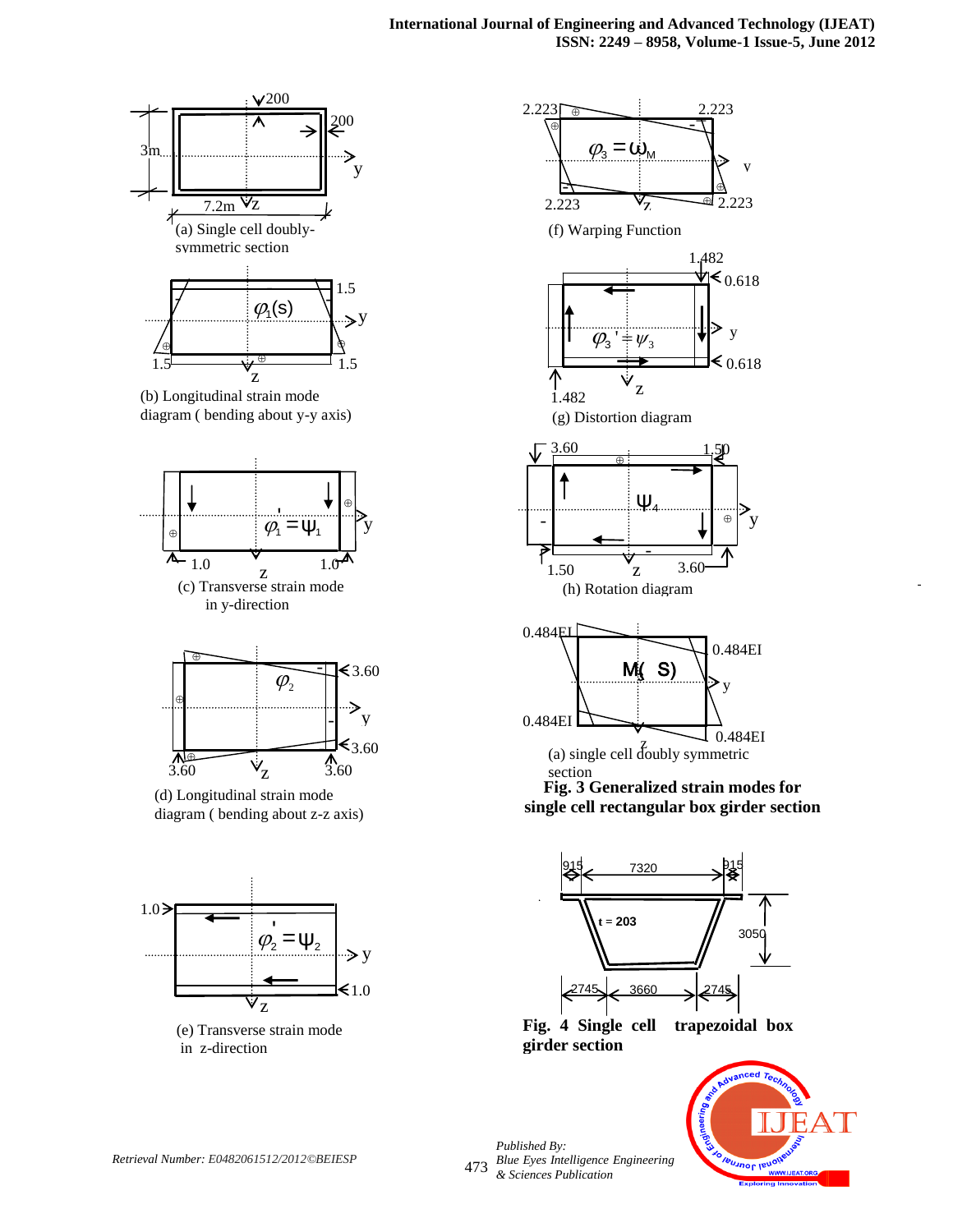

(a) Single cell non symmetric cross section



(b) Longitudinal strain mode: bending in y-y direction



(c) Transverse strain mode in y-y direction



(d) Longitudinal strain mode: bending in z-z direction



(e) Transverse strain mode in z-z direction



**Fig.5 Generalized strain modes for single cell mono-symmetric box girder frame**

(h) Rotation

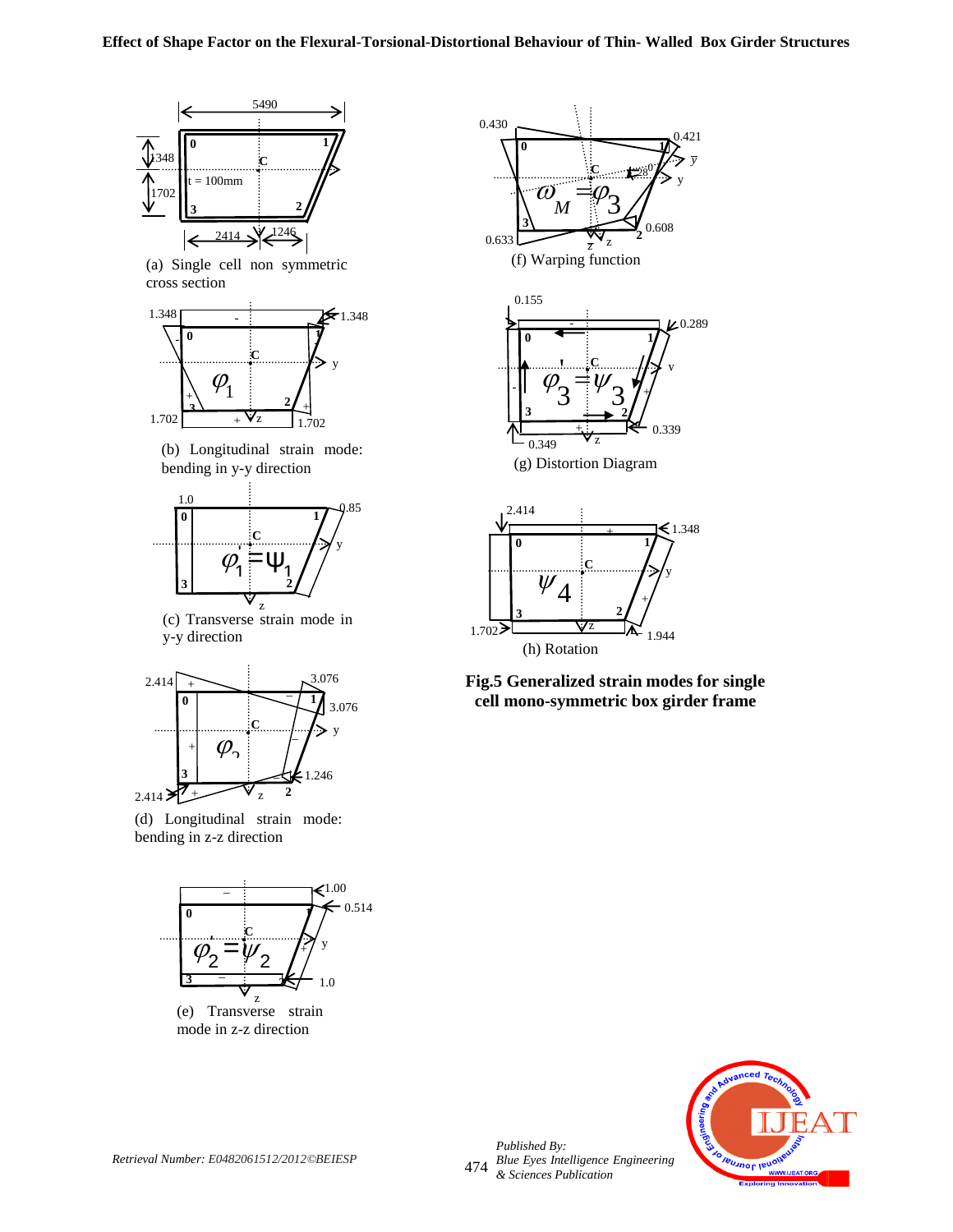| Table I: Summary of Vlasov's coefficients |                 |                 |           |
|-------------------------------------------|-----------------|-----------------|-----------|
| Coefficient                               | Single cell     | Single cell     | Single    |
| elements                                  | rectangular     | trapezoidal     | cell      |
|                                           | section         | section         | irregular |
|                                           |                 |                 | section   |
| $a_{11}$                                  | 10.930          | 6.453           | 5.264     |
| $a_{12} = a_{21}$                         | 0.00            | 0.00            | 1.536     |
| $a_{13} = a_{31}$                         | 0.00            | 0.00            | $-0.001$  |
| $a_{22}$                                  | 27.994          | 25.050          | 11.018    |
| $a_{23} = a_{32}$                         | 0.00            | $-0.270$        | $-0.038$  |
| $a_{33}$                                  | 6.721           | 0.757           | 0.293     |
| $b_{11}$                                  | 1.200           | 1.060           | 1.132     |
| $b_{12} = b_{21}$                         | 0.00            | 0.00            | 0.314     |
| $b_{13} = b_{31}$                         | 0.00            | 0.00            | $-0.037$  |
| $b_{22}$                                  | 2.880           | 2.982           | 2.018     |
| $b_{23} = b_{32}$                         | 0.00            | $-1.066$        | 0.028     |
| $b_{33}$                                  | 3.736           | 1.407           | 0.244     |
| $c_{11}$                                  | 1.200           | 1.060           | 1.132     |
| $c_{12} = c_{21}$                         | 0.00            | 0.00            | 0.314     |
| $c_{13} = c_{31}$                         | 0.00            | 0.00            | $-0.037$  |
| $c_{14} = c_{41}$                         | 0.00            | 0.00            | 0.148     |
| $c_{22}$                                  | 2.880           | 2.982           | 2.018     |
| $c_{23} = c_{32}$                         | 0.00            | $-1.066$        | 0.028     |
| $c_{24}$                                  | 0.00            | $-1.561$        | 0.476     |
| $C_{33}$                                  | 3.736           | 1.407           | 0.244     |
| $C_{34}$                                  | 3.732           | 1.265           | 0.262     |
| $r_{11}$                                  | 1.200           | 1.060           | 1.132     |
| $r_{12} = r_{21}$                         | 0.00            | 0.00            | 0.314     |
| $r_{13} = r_{31}$                         | 0.00            | 0.00            | $-0.037$  |
| $r_{14} = r_{41}$                         | 0.00            | 0.00            | 0.148     |
| $r_{22}$                                  | 2.880           | 2.982           | 2.018     |
| $r_{23} = r_{32}$                         | 0.00            | $-1.066$        | 0.028     |
| $r_{24} = r_{42}$                         | 0.00            | $-1.561$        | 0.476     |
| $r_{33}$                                  | 3.736           | 1.407           | 0.244     |
| $r_{34} = r_{43}$                         | 3.732           | 1.265           | 0.262     |
| $r_{44}$                                  | 22.032          | 14.616          | 10.358    |
| $S_{33}$                                  | $4.338*10^{-2}$ | $1.820*10^{-4}$ |           |

where

$$
\alpha_1 = r_{44} / c_{43};
$$
\n
$$
\beta_1 = (r_{34} / c_{33} - r_{44} / c_{43})
$$
\n
$$
\beta_2 = (c_{34}c_{43} - b_{33}r_{44}) / ka_{33}c_{43} \quad \gamma_1 = ks_{33} / c_{33}
$$
\n
$$
K_1 = (q_3 / c_{33}G) - (q_4 / c_{43}G)
$$
\n
$$
K_2 = b_{33}q_4 / a_{33}c_{43}E
$$

## **B. Trapezoidal (mono- symmetric) Section**

The relevant coefficients for flexural-torsionaldistortional equilibrium are those involving strain modes 2, 3 and 4. These are;  $a_{32}$ ,  $a_{33}$ ,  $b_{32}$ ,  $b_{33}$ ,  $c_{32}$ ,  $c_{33}$ ,  $c_{34}$ ,  $c_{42}$ ,  $r_{22}$ ,  $r_{32}$ ,  $r_{33}$ ,  $r_{34}$ ,  $r_{42}$ ,  $s_{33}$ , and  $r_{44}$ . Substituting other coefficients as zero in (5a) and (5b), noting that  $a_{ii} = a_{ii}$ ,  $b_{ii} = b_{ii}$ , etc, we obtain:

$$
\kappa \begin{bmatrix} 0 & 0 & 0 \\ 0 & a_{22} & a_{23} \\ 0 & a_{32} & a_{33} \end{bmatrix} \begin{bmatrix} U_1 \\ U_2 \\ U_3 \end{bmatrix} = \begin{bmatrix} 0 & 0 & 0 \\ 0 & b_{22} & b_{23} \\ 0 & b_{32} & b_{33} \end{bmatrix} \begin{bmatrix} U_1 \\ U_2 \\ U_3 \end{bmatrix}.
$$
  
\n
$$
= \begin{bmatrix} 0 & 0 & 0 & 0 \\ 0 & c_{22} & c_{23} & c_{24} \\ 0 & c_{32} & c_{33} & c_{34} \end{bmatrix} \begin{bmatrix} V_1 \\ V_2 \\ V_3 \\ V_4 \end{bmatrix} = 0
$$
 (15)  
\n
$$
\begin{bmatrix} 0 & 0 & 0 \\ 0 & c_{22} & c_{23} \\ 0 & c_{22} & c_{23} \\ 0 & c_{32} & c_{33} \\ 0 & c_{32} & c_{33} \end{bmatrix} \begin{bmatrix} U_1 \\ U_2 \\ U_3 \end{bmatrix} = -\kappa \begin{bmatrix} 0 & 0 & 0 & 0 \\ 0 & 0 & 0 & 0 \\ 0 & 0 & s_{33} & 0 \\ 0 & 0 & 0 & 0 \end{bmatrix} \begin{bmatrix} V_1 \\ V_2 \\ V_2 \\ V_3 \end{bmatrix}
$$



*Published By:*

*& Sciences Publication* 

*Blue Eyes Intelligence Engineering*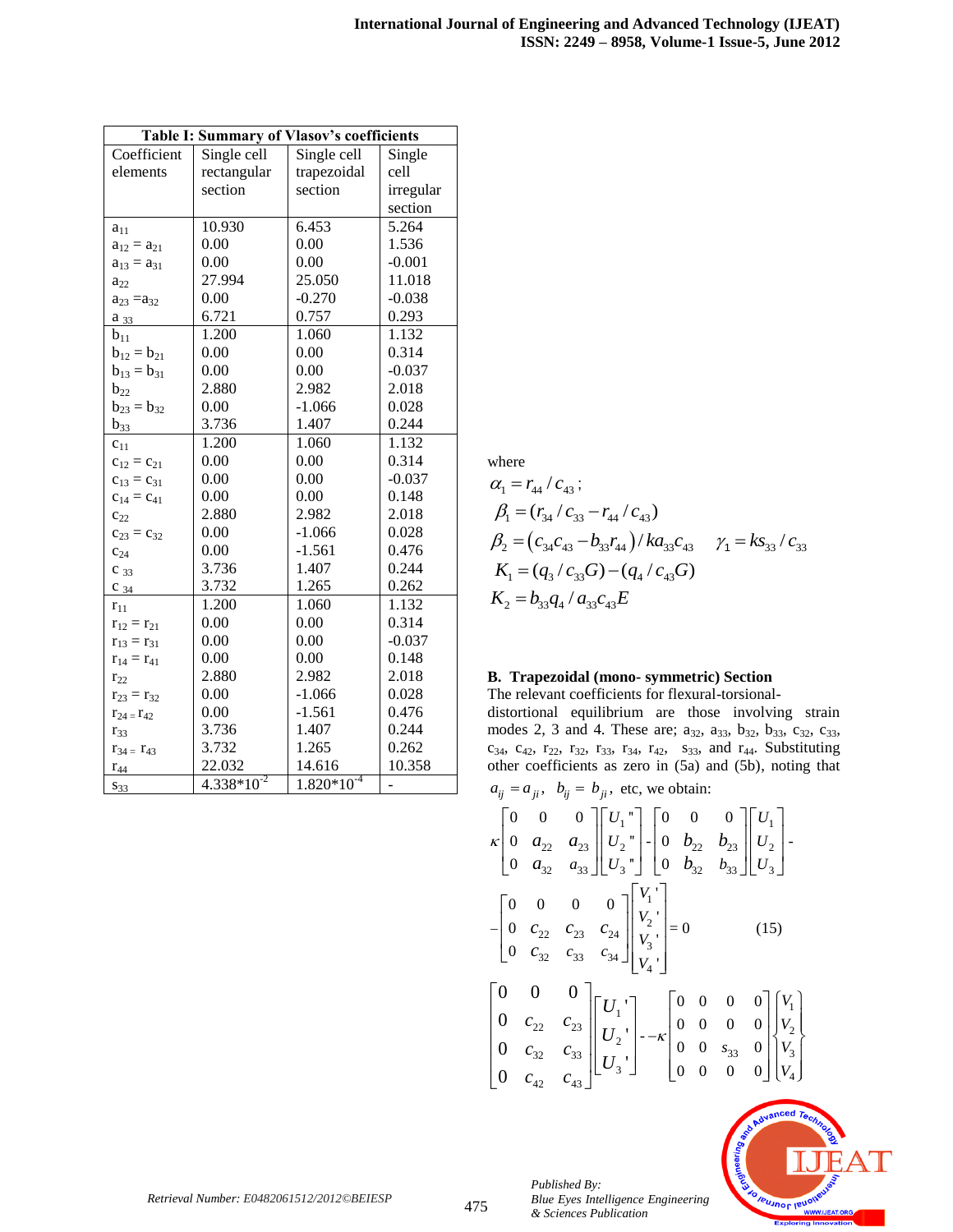### **Effect of Shape Factor on the Flexural-Torsional-Distortional Behaviour of Thin- Walled Box Girder Structures**

$$
+\begin{bmatrix} 0 & 0 & 0 & 0 \ 0 & 0 & 0 & 0 \ 0 & 0 & r_{33} & r_{34} \ 0 & 0 & r_{43} & r_{44} \ \end{bmatrix} \begin{bmatrix} V_1 \\ V_2 \\ V_3 \\ V_4 \end{bmatrix} + \frac{1}{G} \begin{bmatrix} q_1 \\ q_2 \\ q_3 \\ q_4 \end{bmatrix} = 0 \quad (16)
$$

Multiplying out we obtain

$$
ka_{22}U_2" + ka_{23}U_3" - b_{22}U_2 - b_{23}U_3 - c_{22}V_2' - c_{23}V_3'
$$
  
-c<sub>24</sub>V<sub>4</sub>' = 0 (17)  

$$
ka_{32}U_2" + ka_{33}U_3" - b_{32}U_2 - b_{33}U_3 - c_{32}V_2' - c_{33}V_3'
$$

$$
-c_{34}V_4 = 0
$$
\n
$$
c_{22}U_2 + c_{23}U_3 + r_{22}V_2 + r_{23}V_3 + r_{24}V_4 = -q_2 / G
$$
\n(18)

(19)  
\n
$$
c_{32}U_2 + c_{33}U_3 - k s_{33}V_3 + r_{32}V_2 + r_{33}V_3 + r_{34}V_4
$$
\n
$$
= -q_3/G
$$
\n(20)  
\n
$$
c_{42}U_2 + c_{43}U_3 + r_{42}V_2 + r_{43}V_3 + r_{44}V_4 = -q_4/G
$$
\n(21)

Simplifying further by eliminating  $U_2$  and  $U_3$  we obtain:  $\beta_4 V_2$  "+  $\beta_5 V_3$  "+  $\beta_6 V_4$  "-  $\gamma_1 V_3$  = - $K_3$  (22)

$$
\beta_4 V_2^{\ \ \ \pi} + \beta_5 V_3^{\ \ \pi} + \beta_6 V_4^{\ \ \pi} - \gamma_1 V_3 = -K_3 \tag{22}
$$
\n
$$
\alpha_4 V_2^{iv} + \alpha_5 V_3^{iv} + \alpha_6 V_4^{iv} - \beta_7 V_2^{\ \ \pi} - \beta_8 V_3^{\ \ \pi} - \beta_9 V_4^{\ \ \pi}
$$
\n
$$
+ \gamma_2 V_3 = K_4 \tag{23}
$$
\n
$$
\alpha_7 V_2^{iv} + \alpha_8 V_3^{iv} + \alpha_9 V_4^{iv} - \beta_{10} V_2^{\ \ \pi} - \beta_{11} V_3^{\ \ \pi} - \beta_{12} V_4^{\ \ \pi}
$$
\n
$$
+ \gamma_3 V_3 = K_5 \tag{24}
$$

where,

$$
a_1 = (r_{32}/c_{33} - r_{22}/c_{23})/(c_{22}/c_{23} - c_{32}/c_{33})
$$
  
\n
$$
\alpha_2 = (r_{34}/c_{33} - r_{24}/c_{23})/(c_{22}/c_{23} - c_{32}/c_{33})
$$
  
\n
$$
\alpha_3 = Ks_{33}/c_{33}(c_{22}/c_{23} - c_{32}/c_{33})
$$
  
\n
$$
\alpha_4 = ka_{22}\alpha_1; \ \alpha_5 = ka_{23}\beta_1;
$$
  
\n
$$
\alpha_6 = k(a_{22}\alpha_2 + a_{23}\beta_3) \ \alpha_7 = ka_{32}\alpha_1; \ \alpha_8 = ka_{33}\beta_1;
$$
  
\n
$$
\alpha_9 = k(a_{32}\alpha_2 + a_{33}\beta_3)
$$
  
\n
$$
\beta_1 = (r_{33}/c_{32} - r_{23}/c_{22})/(c_{23}/c_{22} - c_{33}/c_{32})
$$
  
\n
$$
\beta_2 = (r_{34}/c_{32} - r_{24}/c_{22})/(c_{23}/c_{22} - c_{33}/c_{32})
$$
  
\n
$$
\beta_3 = ks_{33}/c_{32}(c_{23}/c_{22} - c_{33}/c_{32})
$$
  
\n
$$
\beta_4 = (c_{42}\alpha_1 + r_{42}); \ \beta_5 = (c_{43}\beta_1 + r_{43});
$$
  
\n
$$
\beta_6 = (c_{42}\alpha_2 + c_{43}\beta_2 + r_{44}); \ \beta_7 = (b_{22}\alpha_1 + c_{22})
$$
  
\n
$$
\beta_8 = (ka_{23}\beta_3 + b_{23}\beta_1 + ka_{22}\alpha_3 + c_{23});
$$
  
\n
$$
\beta_9 = -(b_{22}\alpha_2 + c_{24} + b_{23}\beta_2); \beta_{10} = (b_{32}\alpha_1 + c_{32})
$$

ures  
\n
$$
\beta_{11} = (ka_{32}\alpha_3 + b_{33}\beta_1 + k\alpha_{33}\beta_3 + c_{33});
$$
\n
$$
\beta_{12} = (b_{32}\alpha_2 + c_{34} + b_{33}\beta_2)
$$
\n
$$
\gamma_1 = (c_{42}\alpha_3 + c_{43}\beta_3); \gamma_2 = (b_{22}\alpha_3 + b_{23}\beta_3);
$$
\n
$$
\gamma_3 = (b_{32}\alpha_3 + b_{33}\beta_3);
$$
\n
$$
K_1 = \bar{q}_3 / c_{32}G(c_{23}/c_{22} - c_{33}/c_{32}) - \bar{q}_2 / c_{22}G(c_{23}/c_{22} - c_{33}/c_{32})
$$
\n
$$
K_2 = \bar{q}_3 / c_{33}G(c_{22}/c_{23} - c_{32}/c_{33}) - \bar{q}_2 / c_{23}G(c_{22}/c_{23} - c_{32}/c_{33})
$$
\n
$$
K_3 = \bar{q}_4 / G + c_{42}K_2 + C_{43}K_1;
$$
\n
$$
K_4 = b_{22}K_2 + b_{23}K_1; \quad K_5 = b_{32}K_2 + b_{33}K_1
$$

#### **C. Irregular( Non symmetric) section**

 We note that in non-symmetric sections there are interactions between all the four strain modes such that the elements of (5a) and (5b) are non zero except matrix  $S$ , where only  $S_{33}$  has a non zero value as explained earlier.

Expanding (5a) and (5b) in line with above observations we obtain:<br>  $k a_{11} U_1^{\dagger} + k a_{12} U_2^{\dagger} + k a_{13} U_3^{\dagger} - b_{11} U_1 - b_{12} U_2 - b_{13} U_3$ observations we obtain:<br> $ka_{\text{v}}U^{\dagger} + ka_{\text{v}}U^{\dagger} + ka_{\text{v}}U^{\dagger}$ 

$$
ka_{11}U_1 + ka_{12}U_2 + ka_{13}U_3 - b_{11}U_1 - b_{12}U_2 - b_{13}U_3
$$
  
\n
$$
-c_{11}V_1' - c_{12}V_2' - c_{13}V_3' - c_{14}V_4' = 0
$$
 (25)  
\n
$$
ka_{21}U_1'' + ka_{22}U_2' + ka_{23}U_3' - b_{21}U_1 - b_{22}U_2 - b_{23}U_3
$$
  
\n
$$
-c_{21}V_1' - c_{22}V_2' - c_{23}V_3' - c_{24}V_4' = 0
$$
 (26)  
\n
$$
ka_{31}U_1'' + ka_{32}U_2'' + ka_{33}U_3'' - b_{31}U_1 - b_{32}U_2 - b_{33}U_3
$$
  
\n
$$
-c_{31}V_1' - c_{32}V_2' - c_{33}V_3' - c_{34}V_4' = 0
$$
 (27)  
\n
$$
c_{11}U_1' + c_{12}U_2' + c_{13}U_3' + r_{11}V_1'' + r_{12}V_2''
$$
  
\n
$$
+r_{13}V_3'' + r_{14}V_4'' = -q_1/G
$$
 (28)  
\n
$$
c_{21}U_1' + c_{22}U_2' + c_{23}U_3' + r_{21}V_1'' + r_{22}V_2''
$$
 (29)

$$
+r_{23}V_{3}^{*} + r_{24}V_{4}^{*} = -q_{2}/G
$$
\n(29)\n
$$
c_{31}U_{1}^{'} + c_{32}U_{2}^{'} + c_{33}U_{3}^{'} + r_{31}V_{1}^{*} + r_{32}V_{2}^{*} + r_{33}V_{3}^{*}
$$

$$
c_{31}U_1 + c_{32}U_2 + c_{33}U_3 + r_{31}V_1 + r_{32}V_2 + r_{33}V_3
$$
  
+
$$
r_{34}V_4 - k s_{33}V_3 = -q_3/G
$$
 (30)

$$
+r_{34}V_4 - Ks_{33}V_3 = -q_3 / G
$$
\n
$$
c_{41}U_1 + c_{42}U_2 + c_{43}U_3 + r_{41}V_1 + r_{42}V_2 + r_{43}V_3
$$
\n
$$
+r_{44}V_4 = -q_4 / G
$$
\n(31)

Equations (25) to (31) contain seven unknown parameters,  $U_1$ ,  $U_2$ ,  $U_3$  and  $V_1$ ,  $V_2$ ,  $V_3$ ,  $V_4$ , which can, by elimination of  $U_1$ ,  $U_2$ , and  $U_3$  be reduced to four basic equations containing  $V_1$ ,  $V_2$ ,  $V_3$ , and  $V_4$ . Thus the coupled differential equations of equilibrium for non symmetric sections are of the form:

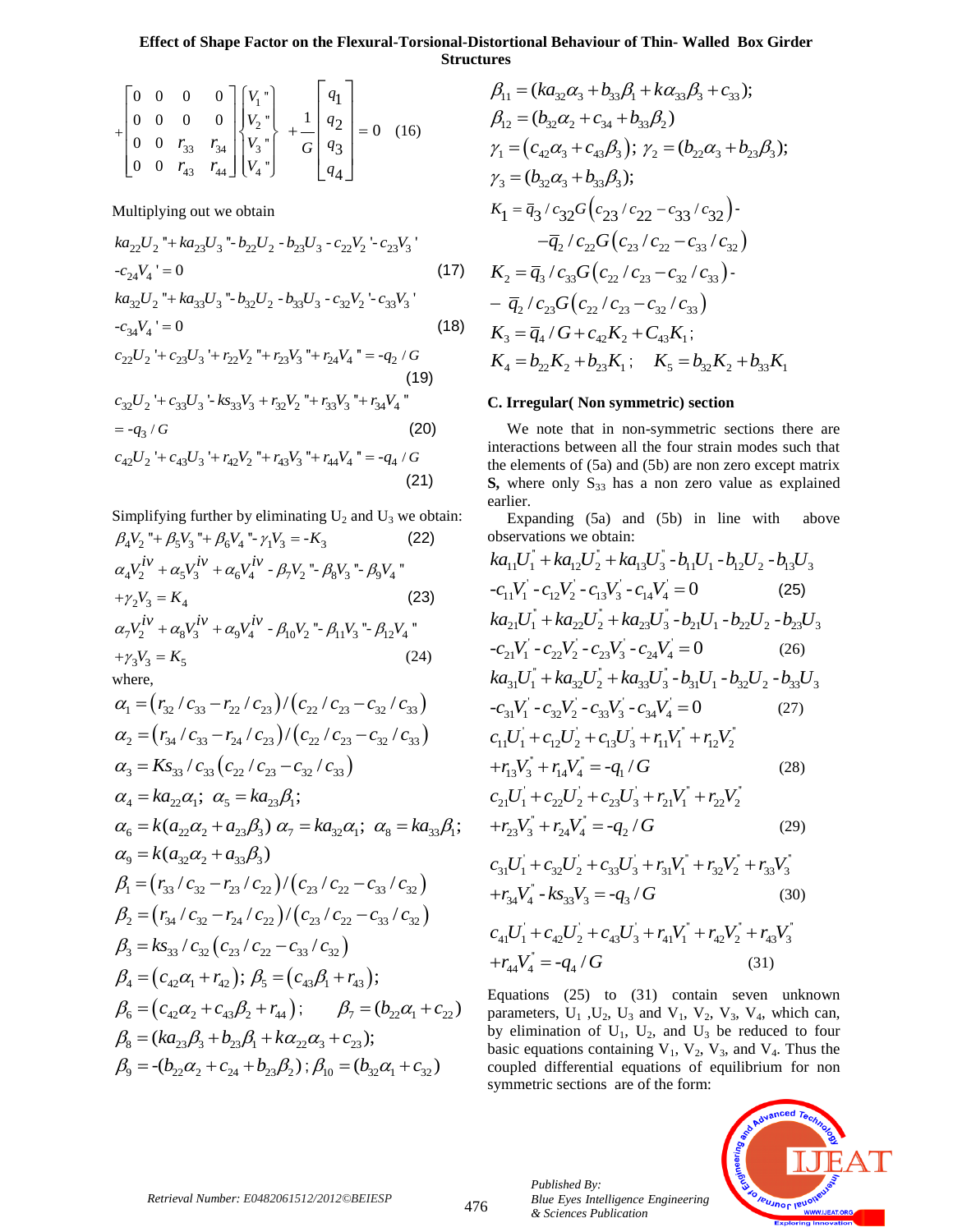$$
A_1V_1^{iv} + A_2V_2^{iv} + A_3V_3^{iv} + A_4V_4^{iv} + A_5V_1^* + A_6V_2^*
$$
  
+ $A_7V_3^* + A_8V_4^* + A_9V_3 = \mu_2K_4$  (32)  
 $B_1V_1^{iv} + B_2V_2^{iv} + B_3V_3^{iv} + B_4V_4^{iv} + B_5V_1^* + B_6V_2^*$   
+ $B_7V_3^* + B_8V_4^* + B_9V_3 = \varepsilon_2K_4$  (33)  
 $C_1V_1^{iv} + C_2V_2^{iv} + C_3V_3^{iv} + C_4V_4^{iv} + C_5V_1^* + C_6V_2^*$   
+ $C_7V_3^* + C_8V_4^* + C_9V_3 = \gamma_2K_4$  (34)  
 $D_1V_1^{iv} + D_2V_2^{iv} + D_3V_3^{iv} + D_4V_4^{iv} + D_5V_3^* = 0$  (35)

Simplification and integration of these equations for flexural-torsional-distortional analysis of asymmetric box girder structures are treated in a separate paper.

#### **VI. FLEXURAL-TORSIONAL- DISTORTIONAL ANALYSIS**

In this section the solutions of the differential equations of equilibrium are obtained for single cell rectangular box girder structure and single cell trapezoidal box girder structure. Live loads were considered according to AASHTO-LRFD following the HL-93 loading [16]: uniform lane load of 9.3N/mm distributed over a 3m width plus tandem load of two 110 KN axles. The loads were positioned at the outermost possible location to generate the maximum torsional effects. A 50m span, simply supported bridge deck structure was considered. The torsional loads obtained are as follows: <sup>2*r*</sup>  $+A_2V_3^m + A_3V_4^m + A_4V_1^m + A_5V_2^m$   $\beta_2 = (c_{10}^2 - b_3r_{41})$ <br>  $V_3^r + A_2V_4^m + A_3V_5^m + A_4V_1^m + A_5V_2^m$   $\beta_2 = (c_{10}^2 - b_3r_{41})$ <br>  $r_1^m + B_2V_2^m + B_3V_1^m + B_4V_1^m + B_5V_1^m + B_6V_2^m$  (33)  $K_1 = (\bar{q}_3 \cdot c_{13} - 5$ 

$$
\overline{q}_3 = q_3 * b_t = 157.16KN \quad \overline{q}_4 = q_4 * b_t = 1446.505KN
$$

where  $b_t$  is the width of the top flange.

*A. Single Cell Rectangular (Doubly Symmetric) Section*

 The differential equation governing flexuraltorsional-distortional equilibrium for doubly symmetric sections are

$$
\beta_1 V_4 \r - \gamma_1 V_3 = -K_1
$$
  
\n
$$
V_3^{iv} + \alpha_1 V_4^{iv} + \beta_2 V_4 \r = K_2
$$
\n(36)

The coefficients are as follows;  
\n
$$
a_{22} = 27.994
$$
,  $b_{22} = c_{22} = r_{22} = 2.880$   
\n $a_{33} = 6.721$ ,  $b_{33} = c_{33} = 3.737$ ;  $c_{43} = r_{43} = 3.732$   
\n $r_{44} = 22.032$ ;  $s_{33} = 1.062 * 10^{-3}$   
\n $v = 0.25$ ;  $E = 24 * 10^{9} N/m^{2}$ ;  $G = 9.6 * 10^{9} N/mm^{2}$   
\n $\overline{q}_{2} = 0.00KN$ ,  $\overline{q}_{3} = 620KN$ ,  $\overline{q}_{4} = 1462.62KN$   
\n $\alpha_{1} = r_{44} / c_{43} = 5.904$ ;  
\n $\beta_{1} = (r_{34} / c_{33}) - (r_{44} / c_{43}) = -4.905$ 

$$
\beta_2 = (c_{43}^2 - b_{33}r_{44})/ka_{33}c_{43} = -1.0905 ;
$$
  
\n
$$
\gamma_1 = ks_{33}/c_{33} = 7.106*10^{-4}
$$
  
\n
$$
K_1 = (\bar{q}_3/c_{33}G) \cdot (\bar{q}_4/c_{43}G) = -2.2856*10^{-5};
$$
  
\n
$$
K_2 = b_{33}\bar{q}_4/a_{33}c_{43}E = 8.634*10^{-6}
$$
  
\nSubstituting the coefficients into (36) we obtain

$$
4.905V_4 + 7.106 * 10^{-4}V_3 = K_1
$$
\n
$$
V_3^{iv} + 5.904V_4^{iv} - 1.0905V_4 = K_2
$$
\n(37)

Integrating by method of trigonometric series with accelerated convergence we obtain;

$$
V_3(x) = 1.946 * 10^{-2} Sin(\pi x/50);
$$
  
\n
$$
V_4(x) = 1.896 * 10^{-3} Sin(\pi x/50)
$$
\n(38)

*B. Single Cell Trapezoidal (Mono Symmetric) Section*

The governing equations of equilibrium are  
\n
$$
\beta_4 V_2
$$
 "+  $\beta_5 V_3$  "+  $\beta_6 V_4$  "-  $\gamma_1 V_3$  = -K<sub>3</sub> (39)  
\n $\alpha_3 V_2^{iv} + \alpha_5 V_3^{iv} + \alpha_6^{iv} V_4^{iv} - \beta_7 V_2$  "-  $\beta_8 V_3$  "-  $\beta_9 V_4$ "  
\n+ $\gamma_2 V_3$  = K<sub>4</sub> (40)  
\n $\alpha_7 V_2^{iv} + \alpha_8 V_3^{iv} + \alpha_9 V_4^{iv} - \beta_{10} V_2$  "-  $\beta_{11} V_3$  "-  $\beta_{12} V_4$ "  
\n+ $\gamma_3 V_3$  = K<sub>5</sub> (41)

The relevant Vlasov's coefficients are as follows.<br> $a_{22} = 25.05, a_{23} = -0.270, a_{33} = 0.757,$ the relevant Vlasov's coefficients are a<br>  $a_{22} = 25.05, a_{23} = -0.270, a_{33} = 0.757,$ 

$$
a_{22} = 25.05, a_{23} = -0.270,
$$
  
\n
$$
b_{22} = c_{22} = r_{22} = 2.982
$$
  
\n
$$
b_{23} = c_{23} = r_{23} = -0.153
$$

$$
b_{33} = c_{33} = r_{33} = 1.407
$$
,  $r_{44} = 14.616$   
\n $c_{24} = c_{42} = r_{24} = r_{42} = -2.515$   
\n $c_{34} = c_{43} = r_{34} = r_{43} = 1.265$   
\n $s_{33} = 1.8195 \times 10^{-4}$ 

The coefficients of the governing equations are as follows.

$$
\alpha_1 = -1; \ \alpha_2 = 0.802; \ \alpha_3 = -1.6679 * 10^{-5}
$$
\n
$$
\alpha_4 = -62.625; \ \alpha_5 = 0.675; \ \alpha_6 = 50.7734;
$$
\n
$$
\alpha_7 = 0.675; \ \alpha_8 = -1.893; \ \alpha_9 = -2.078
$$
\n
$$
\beta_1 = -1; \ \beta_2 = -0.812; \ \beta_3 = -3.251 * 10^{-4}
$$
\n
$$
\beta_4 = 0; \ \beta_5 = 0; \ \beta_6 = 11572;
$$
\n
$$
\beta_7 = 0; \ \beta_8 = -7.89 * 10^{-4}; \ \beta_9 = -1.266;
$$
\n
$$
\beta_{10} = 0 \ \beta_{11} = 0; \ \beta_{12} = -1.90 * 10^{-4}
$$
\n
$$
\gamma_1 = -3.532 * 10^{-4}; \ \gamma_2 = 4.8 * 10^{19}
$$
\n
$$
\gamma_3 = -4.350 * 10^{-4}
$$

*Blue Eyes Intelligence Engineering* 



*Published By:*

*& Sciences Publication*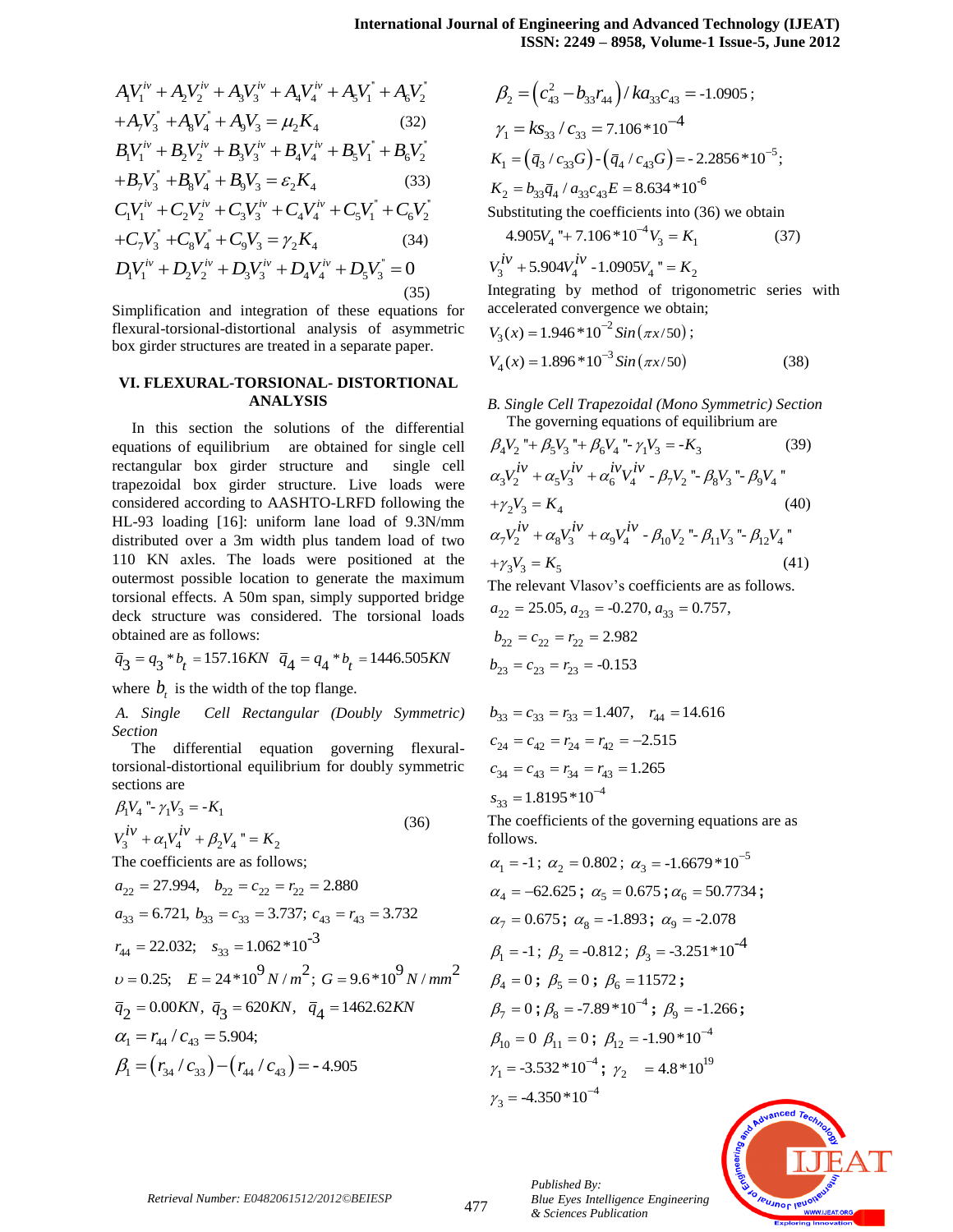### **Effect of Shape Factor on the Flexural-Torsional-Distortional Behaviour of Thin- Walled Box Girder Structures**

$$
K_3 = 1.7115 * 10^{-4}
$$
  
\n
$$
K_4 = -2.123 * 10^{-6}
$$
;  $K_5 = -2.046 * 10^{-5}$   
\n $\overline{q}_2 = 0.0KN$ ,  $\overline{q}_3 = 154.58KN$ ,  $\overline{q}_4 = 1446.505KN$   
\n $E = 24 * 10^9 N/m^2$ ,  $G = 9.6 * 10^9 N/m^2$ ,  $k = 2.5$   
\nSubstituting the coefficients and the constants into (39)  
\nto (41) we obtain:  
\n $11.572V_4$  "+3.532 \* 10<sup>-4</sup>V<sub>3</sub> = -1.7115 \* 10<sup>-4</sup> (42)  
\n-62.625V<sub>2</sub><sup>iv</sup> + 0.675V<sub>3</sub><sup>iv</sup> + 50.773V<sub>4</sub><sup>iv</sup> + 7.89 \* 10<sup>-4</sup>V<sub>3</sub>  
\n+1.266V<sub>4</sub> " = -2.123 \* 10<sup>-6</sup> (43)  
\n0.675V<sub>2</sub><sup>iv</sup> -1.893V<sub>3</sub><sup>iv</sup> -2.078V<sub>4</sub><sup>iv</sup> +5.820 \* 10<sup>-4</sup>V<sub>3</sub>  
\n+1.90 \* 10<sup>-4</sup>V<sub>4</sub> "-4.35 \* 10<sup>-4</sup>V<sub>3</sub> = -2.046 \* 10<sup>-5</sup> (44)  
\nIntegrating by method of trigonometric series with

accelerated convergence we have,

$$
V_2(x) = -3.287 * 10^{-2} Sin(\pi x/50)
$$
  
\n
$$
V_3(x) = 4.282 * 10^{-2} Sin(\pi x/50)
$$
  
\n
$$
V_4(x) = 4.077 * 10^{-3} Sin(\pi x/50)
$$
\n(45)

#### **VII. DISCUSSION OF RESULTS**

 The derived equations for flexural-torsionaldistortional analysis of box girder structures with various shapes are shown in Table 2. For rectangular and trapezoidal box sections the derived equations are independent of pure bending deformation  $V_1$ . Thus, flexural-torsional analysis of straight rectangular and trapezoidal box girder cross sections does not require evaluation of the dead load of the structure as only the imposed loads contribute to the torsional-distortional deformations of the box girder frame.

 For rectangular box girder cross section, strain mode 2 (flexure), does not interact with strain modes 3 (distortion) and 4 (torsion), hence the value of  $V_2$  does not appear in the equilibrium equations. However for trapezoidal (mono symmetric) box girder cross section, strain mode 2 has interactions with strain modes 3 and 4 resulting to the coupling of the derived equation for torsional-distortional analysis of such box girder structures as can be seen from Table 2.

 For irregular cross sectional shapes the equations of equilibrium are coupled and they contain all cross sectional deformation parameters  $(V_1, V_2, V_3,$  and  $V_4)$ as unknown.

Fig. 6 shows the variation of torsional and distortional deformations along the length of a 50m simply supported rectangular box girder frame. The flexural displacement was zero as earlier explained. The maximum mid-span distortional displacement (19.46mm), was about ten times that for torsional displacement (1.90mm).

 In Fig. 7 the variation of flexural, torsional, and distortional displacements along the length of a 50m simply supported trapezoidal box girder frame is shown. .The maximum mid-span deformations are 32.87mm for flexure, 42.82mm for distortion and 4.89mm for torsion. Thus distortional deformation was about ten times that of torsional deformation and flexural deformation was eight times that of torsional deformation.



**Fig.6 Variation of torsional and distortional displacements along the length of the girder**



### **Fig.7. Variation of flexural, torsional and distortional displacements along the length of the girder**

#### **VIII. CONCLUTION**

Three sets of differential equations of equilibrium were established for flexural-torsional-distortional analysis of rectangular, trapezoidal and irregular shaped box girder structures, using Vlasov's theory. The equations are appropriate for analysis of doubly symmetric, mono symmetric and asymmetric box girder cross sections.

 Application of these equations in the analysis of doubly symmetric and mono symmetric box girder structures indicate that maximum distortional deformation was about ten times that of St Venant torsion.



*Published By:*

*& Sciences Publication* 

*Blue Eyes Intelligence Engineering*